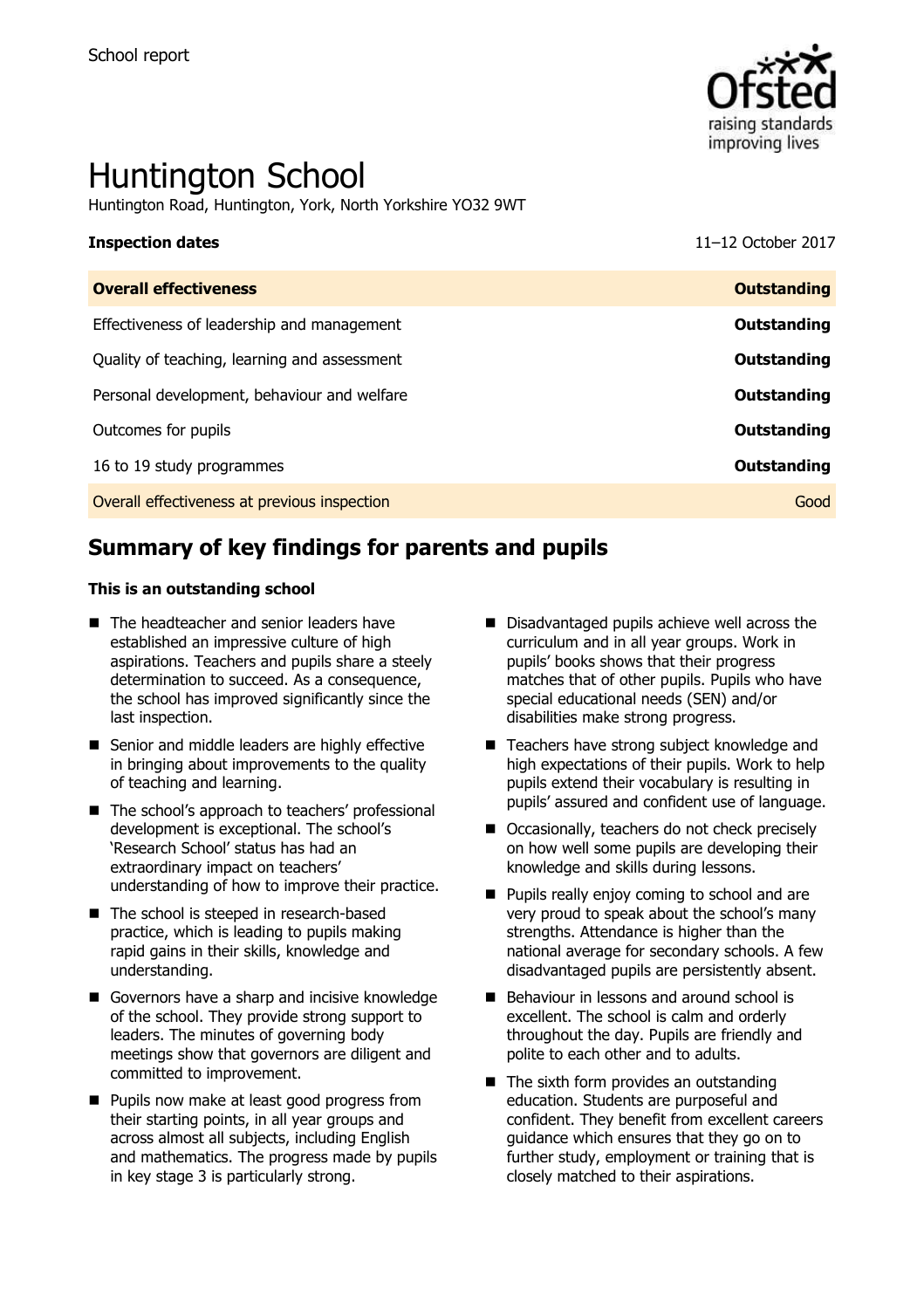

# **Full report**

### **What does the school need to do to improve further?**

- **IMPROVE THE ATTENDANCE OF DISADVANTAGED PUPILS AND FIGURE 2013** Improve the attendance of disadvantaged pupils and reduce the number who are persistently absent.
- If Iron out the remaining inconsistencies in the quality of teaching by ensuring that:
	- teachers check carefully on the progress pupils make during lessons
	- pupils know what they need to do to make rapid gains in their learning.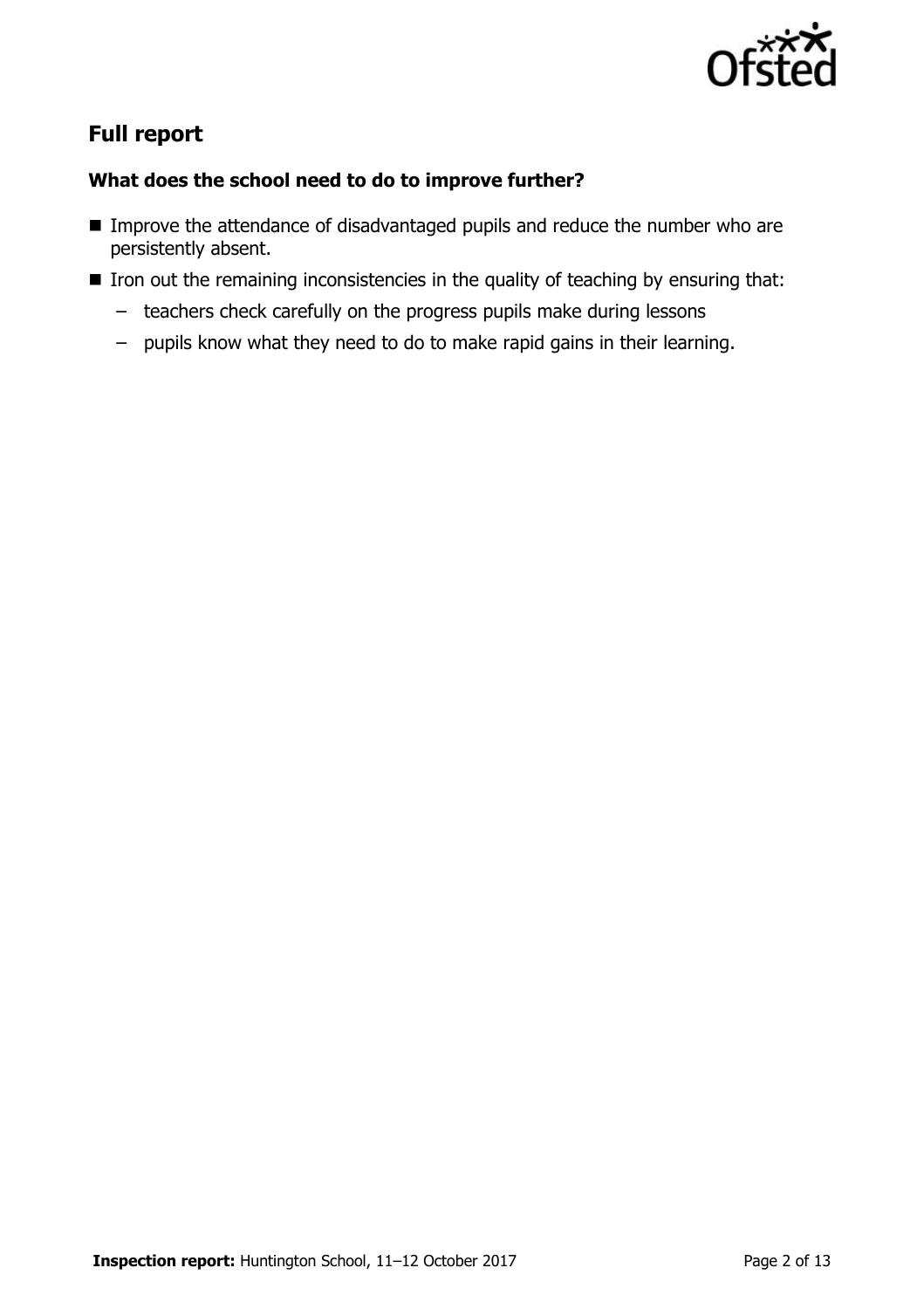

# **Inspection judgements**

#### **Effectiveness of leadership and management COULDER COULDER OUTSTANDING**

- Governors and school leaders have secured significant improvements since the previous inspection. Leaders have strengthened the culture of learning so that pupils are highly motivated and keen to do well in all aspects of their work. Pupils' behaviour and their personal development are outstanding. Leaders have taken highly effective action to improve the quality of provision in the sixth form so that outcomes are now outstanding for students.
- **Pupils, parents and staff are very positive about how the school is led and managed.** They recognise and value the inspirational leadership of the headteacher and are excited about the future direction of the school. The school's status as a national 'Research School' is acting as a catalyst for development and improvement, and work in this area is exceptionally well led.
- School leaders and staff have a strong moral purpose. They are ambitious for their pupils and put their needs above all else. The curriculum reflects leaders' integrity because it is designed to match pupils' needs and aspirations regardless of performance table measures. Leaders have made provision for almost all pupils to study a modern foreign language because research tells them that pupils will develop valuable skills for their future. Leaders are also passionate about ensuring that all pupils succeed and prosper in their life beyond school; this area of work is a great strength.
- All staff are supported by the school's highly effective performance management process. Teachers have a deep understanding of how pupils learn. They are supported in testing out theories of how to improve their teaching further through the excellent work of the Research School. Leaders are innovative in using an evidence-based approach to checking that changes to teaching or the curriculum are firmly grounded in evidence and linked to appropriate research. This exciting approach attracts and retains high-quality teachers and non-teaching staff.
- The professional development of all staff is exemplary. Leaders believe that 'every teacher needs to improve, not because they are not good enough, but because they can be even better.' The school's training programme responds flexibly to emerging and established priorities and is personalised around the needs of each teacher and teaching assistant. The support for recently appointed teachers and those new to the profession is very strong.
- Leaders now make much more effective use of pupil premium funding. It is used to help individual pupils overcome specific barriers to their learning. Consequently, disadvantaged pupils are now making better progress.
- Leaders also use catch-up funding expertly. Pupils with lower standards of English and mathematics on their arrival at the school benefit significantly from high-quality intervention outside the classroom. For example, most pupils who have extra help with their reading markedly improve their reading age.
- The improved curriculum is now rich and meets the needs and aspirations of all pupils. Though highly academic, there is also vibrant provision in the arts and in sport, with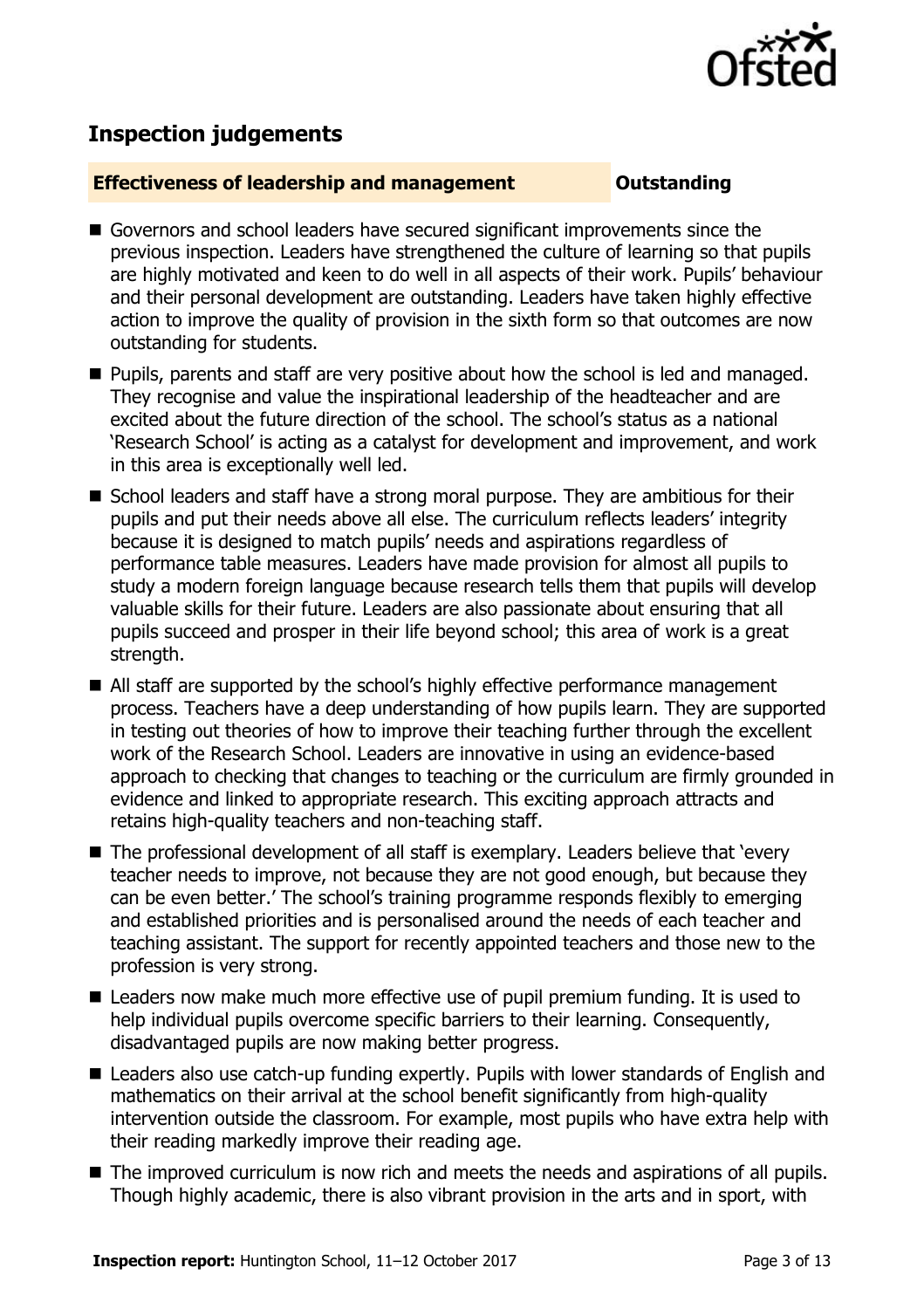

excellent further opportunities provided through a wide range of extra-curricular activities. The development of pupils' literacy and numeracy skills is now a strength of the school's work, particularly for pupils who have SEN and/or disabilities.

- The school's work to develop pupils' spiritual, moral, social and cultural learning is outstanding. Pupils are able to speak in detail and with great passion about the exciting range of topics related to life in modern Britain that they cover within the curriculum. Pupils are passionate about the importance of tolerance and respect for others.
- The comprehensive careers and quidance programme, 'Aspirations', also enhances pupils' preparation for life after school. They have an exceptionally well-developed understanding of occupational pathways, including apprenticeships. Consequently, they are highly motivated in their discussions about the exciting opportunities that are available to them in the future.
- Funding is used very effectively to ensure that pupils who have SEN and/or disabilities make very strong progress. They are very well supported within the curriculum, and very well-developed links with parents and other agencies further enhance their progress.

#### **Governance of the school**

- Governance of the school is highly effective. Governors are deeply committed, appropriately experienced and suitably tenacious in their work. They share school leaders' high aspirations for the school and are rightly proud of the improvements that have been made since the last inspection.
- Documentation shows that governors' scrutiny of the school's work is particularly thorough in the areas of teaching, pupils' progress and the use of funding and resources.
- Governors are equally demanding of themselves, and role-model the school's commitment to continuous improvement. Each year they set improvement priorities for themselves; for example, this year they are establishing a 'golden thread' linking the effectiveness of their own work to pupils' outcomes.
- Governors play a full part in establishing the priorities for improvement and regularly measure progress towards targets set out in the school's development plan. They scrutinise progress information by subject, year group and pupil group, and are able to ask challenging questions as a result. They are committed to ensuring that the level of challenge they offer continues to improve.
- Governors effectively monitor the system for managing the performance of staff. They are also determined to ensure that the quality of training for all staff and governors is of the highest standard.
- Governors take their safeguarding role very seriously. They are well trained and the records of their work show that they regularly monitor the suitability of adults to work at the school.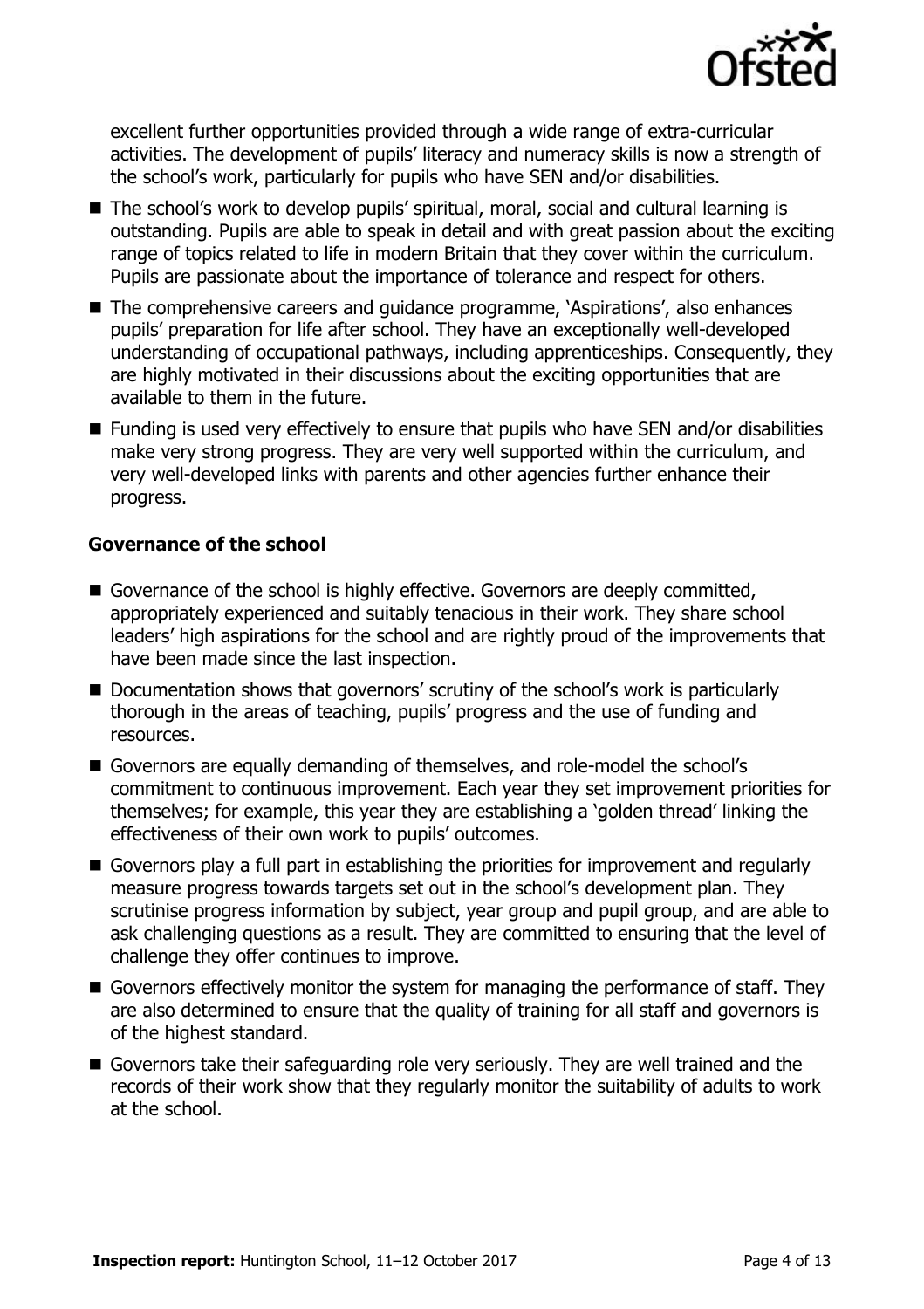

### **Safeguarding**

- The arrangements for safeguarding are effective.
- The school is an orderly environment, where relationships between pupils and between staff and pupils are very strong. As a result, pupils told all inspectors that they feel very safe in the school. They have great confidence that, should they have any concerns for their safety or well-being, staff will address them thoroughly.
- There is a well-established culture of safeguarding. Staff know what to do and who to go to if they have concerns. Staff take appropriate actions in a timely fashion when the need arises. The liaison with parents and other agencies is strong and all staff are fully trained to meet the latest government guidance on keeping pupils safe.
- **Pupils are taught how to keep themselves safe, for example through high-quality online** safety initiatives. In discussions with inspectors, pupils showed an excellent understanding of the importance of careful internet use.
- Governors are well trained in safeguarding and in the safe recruitment of new staff. They undertake an annual audit of safeguarding practice across the school and ensure that all necessary measures are fully in place.

### **Quality of teaching, learning and assessment Outstanding**

- Teachers have high expectations of themselves and their pupils. Pupils respond very positively, achieve very well and take pride in how they present their work. Relationships between teachers and pupils are harmonious and positive, creating an environment in which pupils make rapid gains in their learning. The atmosphere in classrooms is supportive and cooperative.
- Staff have very successfully focused on improving pupils' reading, comprehension and communication skills. Pupils have many opportunities to read a range of texts in different media. They participate in discussion with confidence and listen carefully to, and build upon, the ideas of others.
- The quality of teaching in mathematics and English is a strength of the school. Teachers show great passion and expert subject knowledge in their challenge and support of all pupils.
- Teachers' questioning skills are strong as a result of their deep understanding of how pupils learn. Questions are designed to check pupils' understanding and challenge them to think hard. Occasionally, this excellent practice lapses and some teachers do not check carefully enough to make sure that pupils understand the work they are doing. Consequently, a few pupils are unsure about the aspects of their work that need to be developed.
- $\blacksquare$  Many pupils have developed a love of reading. The library is a hub of activity at breaktimes and lunchtimes. Pupils talk enthusiastically about the books they are reading. Low-attaining pupils who were listened to reading by inspectors used the skills they had been taught to tackle unfamiliar words confidently. The most able pupils are also making significant gains in their reading. They are fluent and read with excellent expression.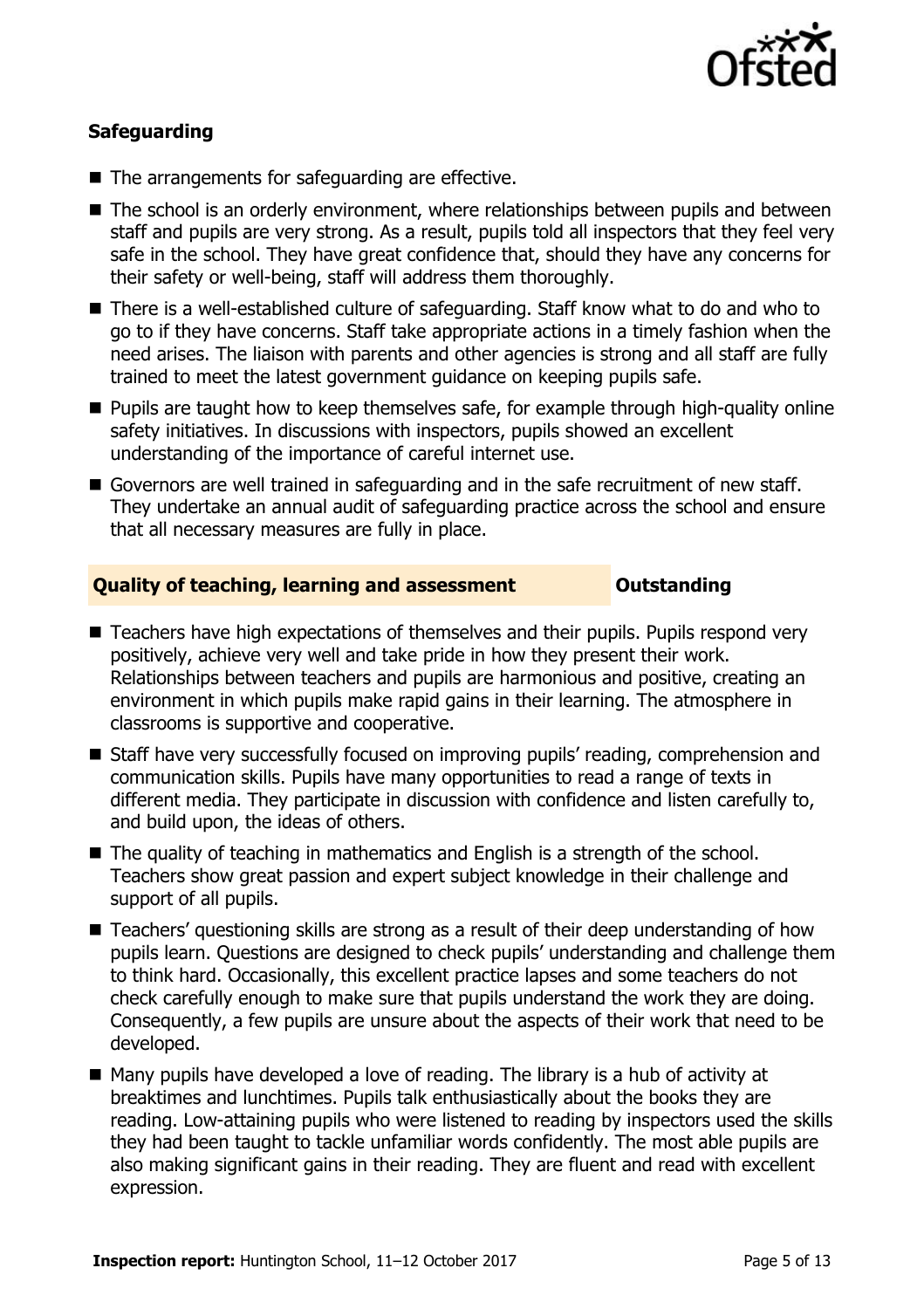

- **Pupils are well motivated, enjoy practical activities and work well together when asked** to participate in group tasks. Pupils quickly settle to tasks, are proud of their work and are genuinely interested in the subject matter.
- The majority of parents who responded to Ofsted's online questionnaire, Parent View, were positive about the quality of teaching in the school and the progress their children are making. They are equally positive that the homework teachers set is appropriate and contributes to pupils' learning.

### **Personal development, behaviour and welfare <b>COUNG COULDER** Outstanding

#### **Personal development and welfare**

- The school's work to promote pupils' personal development and welfare is outstanding.
- **Pupils are self-confident and self-aware. They are proud of their school and speak** eagerly of their ambitions for the future. Pupils are keen to make a positive contribution to life at school and willingly take part in music and arts-related activities.
- The school's personal, social and health education is well delivered in tutor times and through lessons across the curriculum. Pupils develop the knowledge, skills and understanding they need to lead confident, healthy and independent lives.
- **Pupils understand the importance of physical and emotional well-being and this** contributes to their success in gaining the highest possible grades. Pupils appreciate the genuine interest that teachers take in all aspects of their achievement and welfare.
- **Pupils know how to stay safe online. Pupils take this very seriously and talked to** inspectors about how they report any evidence of online bullying.
- The school's records show that there is very little bullying in any year group. This is supported by pupils, who say that bullying is very rare and that if it arises, it is dealt with promptly.

#### **Behaviour**

- $\blacksquare$  The behaviour of pupils is outstanding.
- **Pupils'** behaviour is generally impeccable. Incidents of poor behaviour are rare and dealt with very effectively. Staff have a detailed system for tracking pupils' behaviour and staff are well-supported in maintaining a consistent approach to promoting good behaviour. Pupils respond very well to staff expectations, maintaining a high standard of conduct.
- The school is calm and orderly at breaktime, lunchtime and between lessons. Pupils arrive punctually to lessons, well equipped and keen to learn. Disruption to lessons is rare and the majority of pupils have excellent attitudes to learning.
- The school is successful in helping pupils who have specific behavioural difficulties to overcome their barriers. Leaders are committed to the wider community and do their best to support pupils who move to the school after having being at risk of exclusion in their previous school.
- **Pupils'** attendance is above the national average. However, within this there is some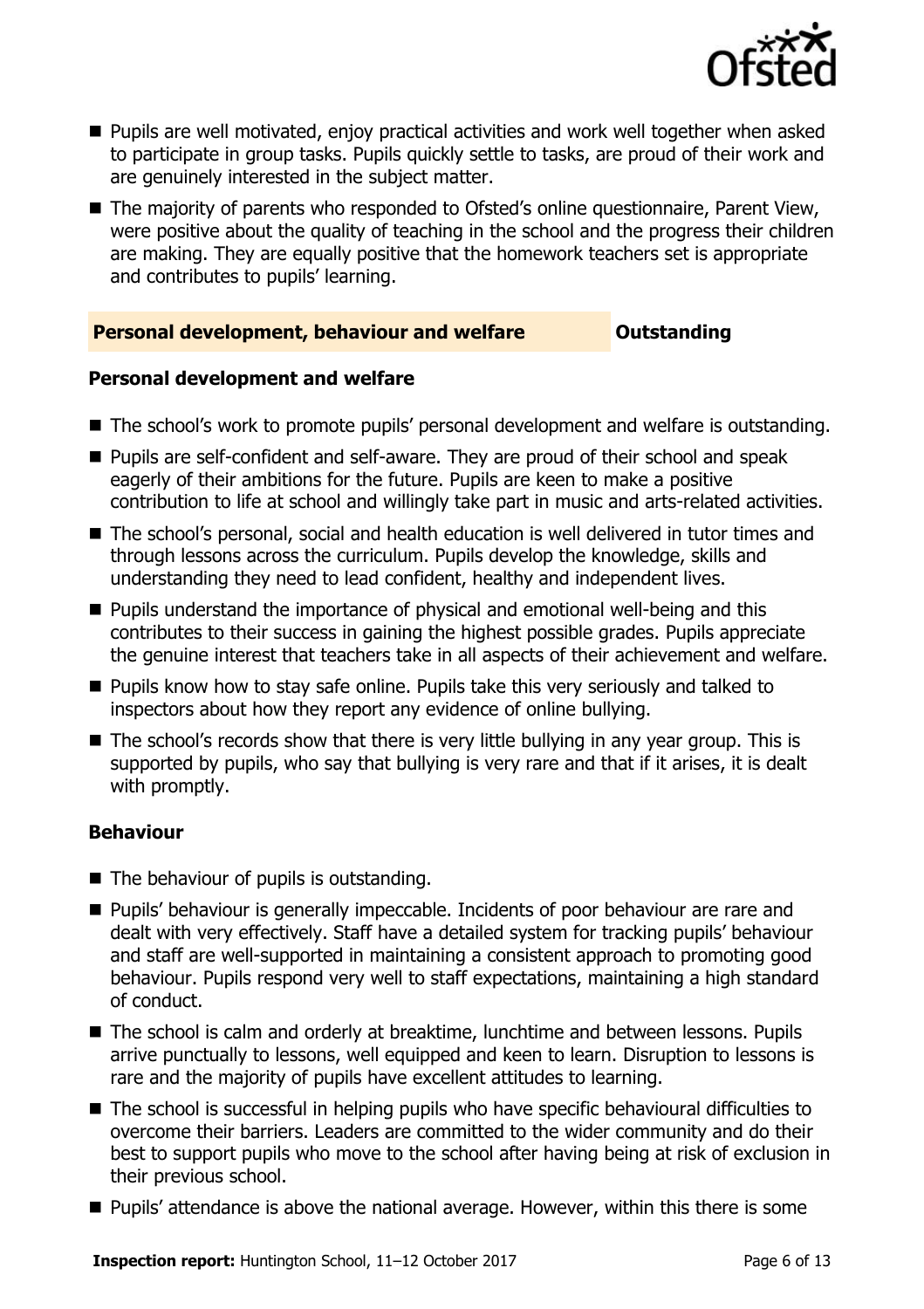

variation for disadvantaged pupils because a few are persistently absent. The school works closely with these pupils and their families and their attendance is improving. Nevertheless, despite the school's best efforts, disadvantaged pupils' attendance does not match that of other pupils.

■ Almost all parents who responded to Parent View agreed that the school makes sure that pupils are well behaved. This was also the view of pupils who completed Ofsted's online pupil questionnaire.

#### **Outcomes for pupils Outstanding**

- **Pupils make strong progress in English and mathematics, often better than pupils** nationally, and this has been consistently positive since the previous inspection. Current learning and progress show that the achievement of pupils in key stage 3, which has been good over time, has improved further due to highly effective teaching.
- The progress, from different starting points, of pupils in a range of subject areas other than English and mathematics is also better than for pupils nationally. In science, history and geography particularly, pupils' progress is strong.
- Continuing improvements in the quality of teaching and highly effective staff recruitment and retention result in the large majority of pupils currently in the school making good and often outstanding progress. This is particularly the case for middleand higher-attaining pupils.
- Leaders and governors use the pupil premium funding very effectively. As a result, the differences in achievement between disadvantaged pupils and other pupils in the school and nationally are diminishing rapidly. In English, disadvantaged pupils outperform other pupils nationally.
- **Pupils benefit from challenging work that closely matches their abilities and aptitudes.** They make very strong progress in English and mathematics from their assessments at the end of key stage 2. Leaders now use the Year 7 catch-up premium very effectively to improve the literacy and numeracy skills of pupils eligible for the funding.
- The excellent provision for pupils who have SEN and/or disabilities results in this group of pupils making good or better progress from their starting points. The few pupils who have an education, health and care plan make very strong progress. This is because teachers have the highest expectations for pupils, no matter what their learning difficulty or disability.
- The most able pupils make excellent progress across all subjects, with many achieving the very highest grades in a wide range of subjects, including English and mathematics. This is because they are challenged very well. The excellent quality of teaching increases their confidence because they understand how making mistakes is as valuable as getting things right.
- **Pupils make good and often outstanding progress in mathematics because they are** expected to solve problems. They can explain why they have chosen different skills to answer difficult questions.
- **Pupils are exceptionally well prepared for their future. Last year, all pupils who left Year** 11 went on to high-quality employment, education or training.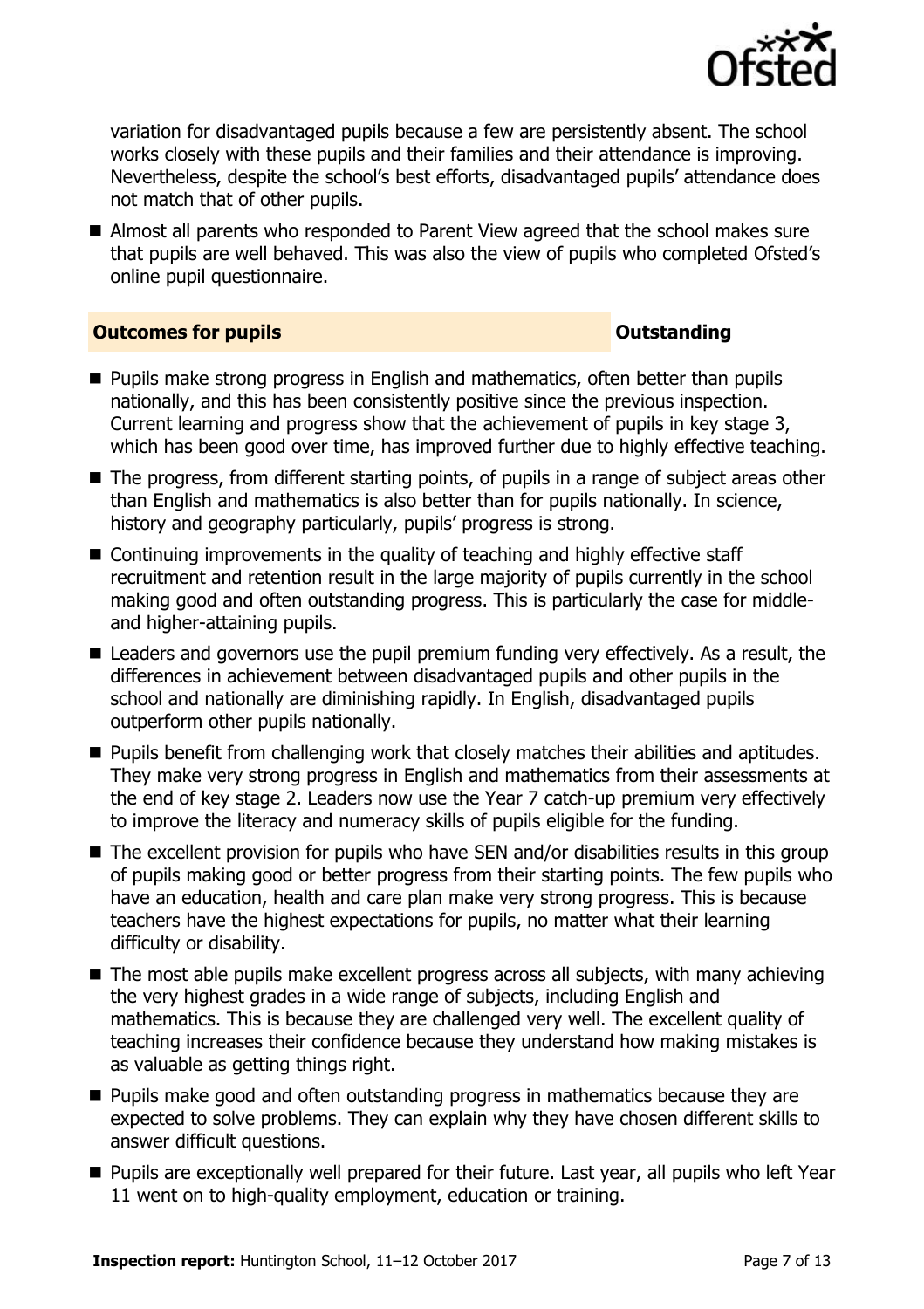

#### **16 to 19 study programmes CONSTANDING CONSTANDING CONSTANDING CONSTANDING CONSTANDING CONSTANDING CONSTANDING CONSTANDING CONSTANDING CONSTANDING CONSTANDING CONSTANDING CONSTANDING CONSTANDING CONSTANDING CONSTANDING C**

- Students' outcomes have gone from strength to strength. Progress was above the national average in 2016 in all academic subjects. The school's information about students' current progress demonstrates that this excellent progress is being sustained.
- Students who join the sixth form without the requisite grades in English and mathematics benefit from specialist teaching and are almost always successful in improving their grades.
- As in the main school, the quality of teaching is excellent. There is little in the way of variation in the quality of teaching between subjects. Students have articulate and reasoned conversations with their teachers, which accelerates their learning. Students' attitudes to their studies are very positive and result in their very strong progress.
- Students have a mature approach and take responsibility for ensuring they make the most of their study out of lessons as well as in class. Teachers help students to be precise in their understanding of how well they are doing and exactly where they need to focus their efforts.
- Students are very well prepared for their next steps in education, employment or training. The curriculum offers a rich range of experiences, including the opportunity to take part in lively debates about current issues and a comprehensive programme of work experience.
- Thoughtful and closely tailored careers guidance is a strong feature of sixth-form provision. A consequence of this highly effective programme is that students are very aware of the range of opportunities open to them. All students gain places in employment, higher education or training.
- As in the main school, students' behaviour is excellent. Students' enjoyment and commitment to their studies are evident in their excellent attendance.
- Leaders have the same meticulous and thorough approach found throughout the school. Leaders know what works well, and they are quick to intervene at the first sign of any underachievement. The school's evidence-based approach results in thorough self-evaluation and precisely focused improvements.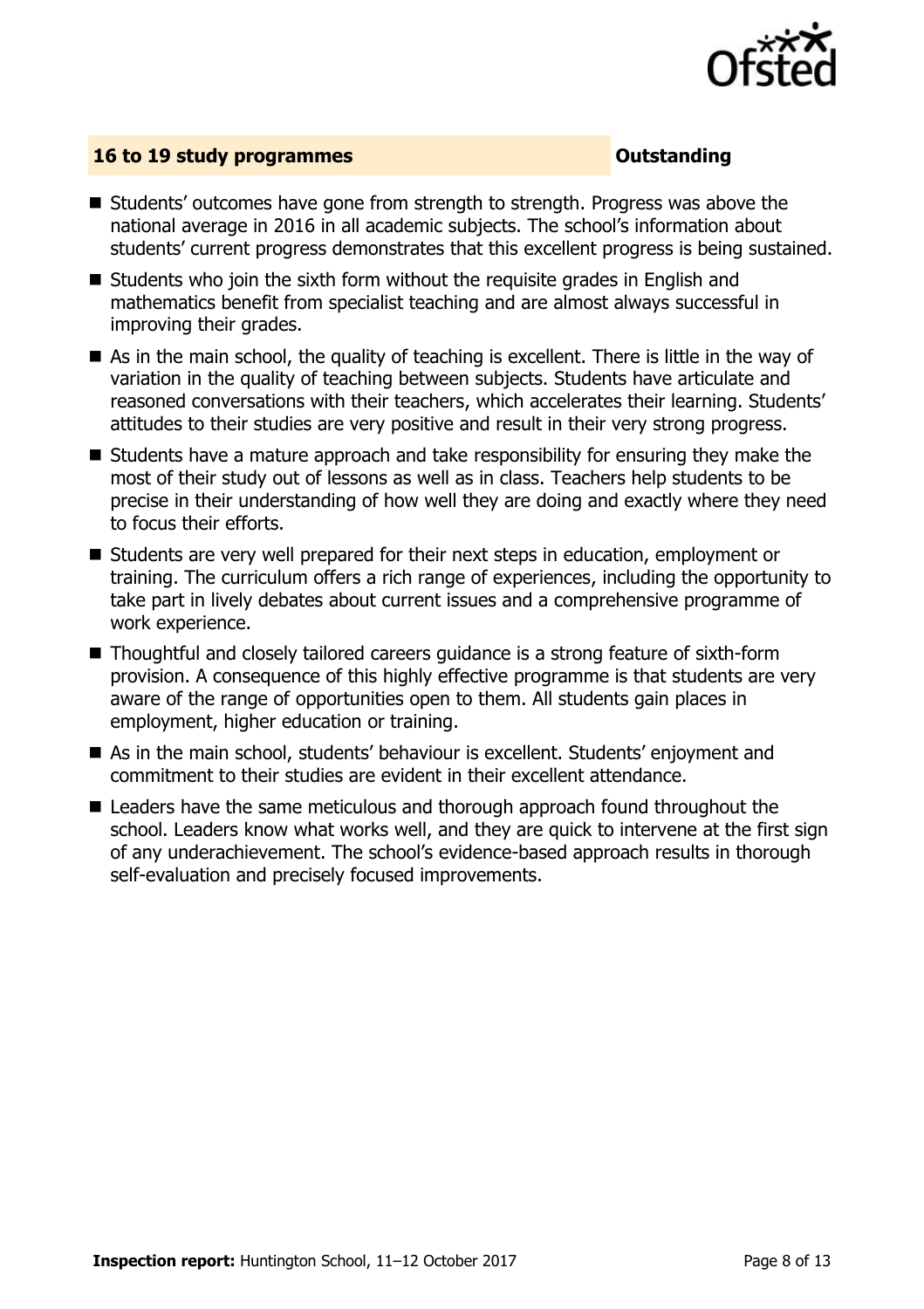

# **School details**

| Unique reference number | 121673   |
|-------------------------|----------|
| Local authority         | York     |
| Inspection number       | 10036511 |

This inspection was carried out under section 8 of the Education Act 2005. The inspection was also deemed a section 5 inspection under the same Act.

| Type of school                                           | Secondary                  |
|----------------------------------------------------------|----------------------------|
| School category                                          | Community                  |
| Age range of pupils                                      | 11 to 18                   |
| Gender of pupils                                         | Mixed                      |
| Gender of pupils in 16 to 19 study<br>programmes         | Mixed                      |
| Number of pupils on the school roll                      | 1,465                      |
| Of which, number on roll in 16 to 19 study<br>programmes | 281                        |
| Appropriate authority                                    | The governing body         |
| Chair                                                    | <b>Alison Bayliss</b>      |
| <b>Headteacher</b>                                       | John Tomsett               |
| Telephone number                                         | 01904 752100               |
| Website                                                  | www.huntingtonschool.co.uk |
| <b>Email address</b>                                     | mail@huntington-ed.org.uk  |
| Date of previous inspection                              | 6-7 November 2013          |

### **Information about this school**

- The school meets requirements on the publication of specified information on its website.
- Huntington School is larger than the average-sized secondary school and has a large sixth form.
- Almost all pupils are White British.
- The proportion of pupils identified as having SEN and/or disabilities is below the national average.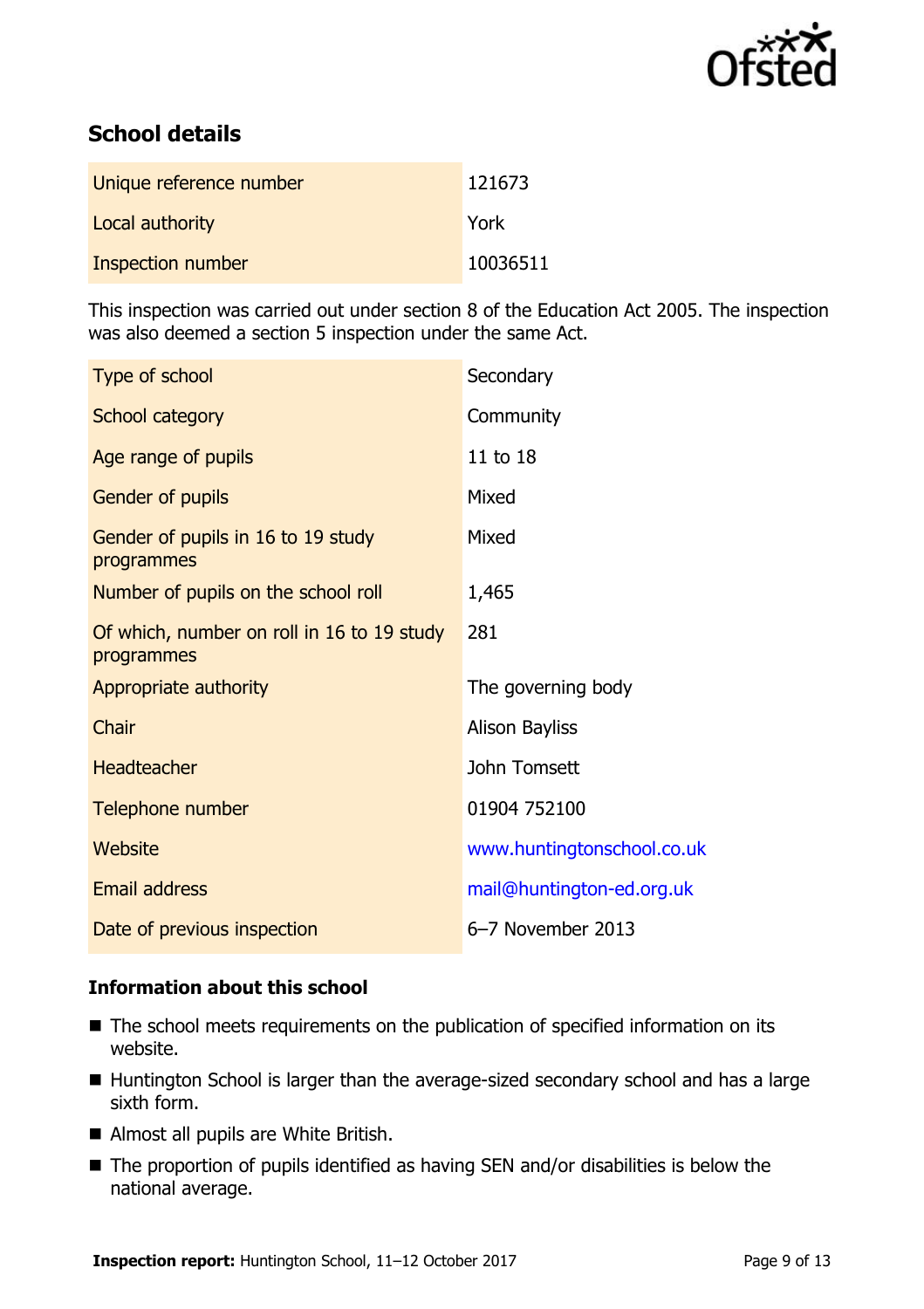

- The proportion of pupils known to be eligible for pupil premium is below average.
- The school does not enter students for GCSE before Year 11.
- A very small number of sixth-form students attend courses at The Joseph Rowntree School.
- The school meets the government's current floor standards, which are the minimum expectations for pupils' attainment and progress.
- The school does not currently use alternative provision for any pupils who have SEN and/or disabilities.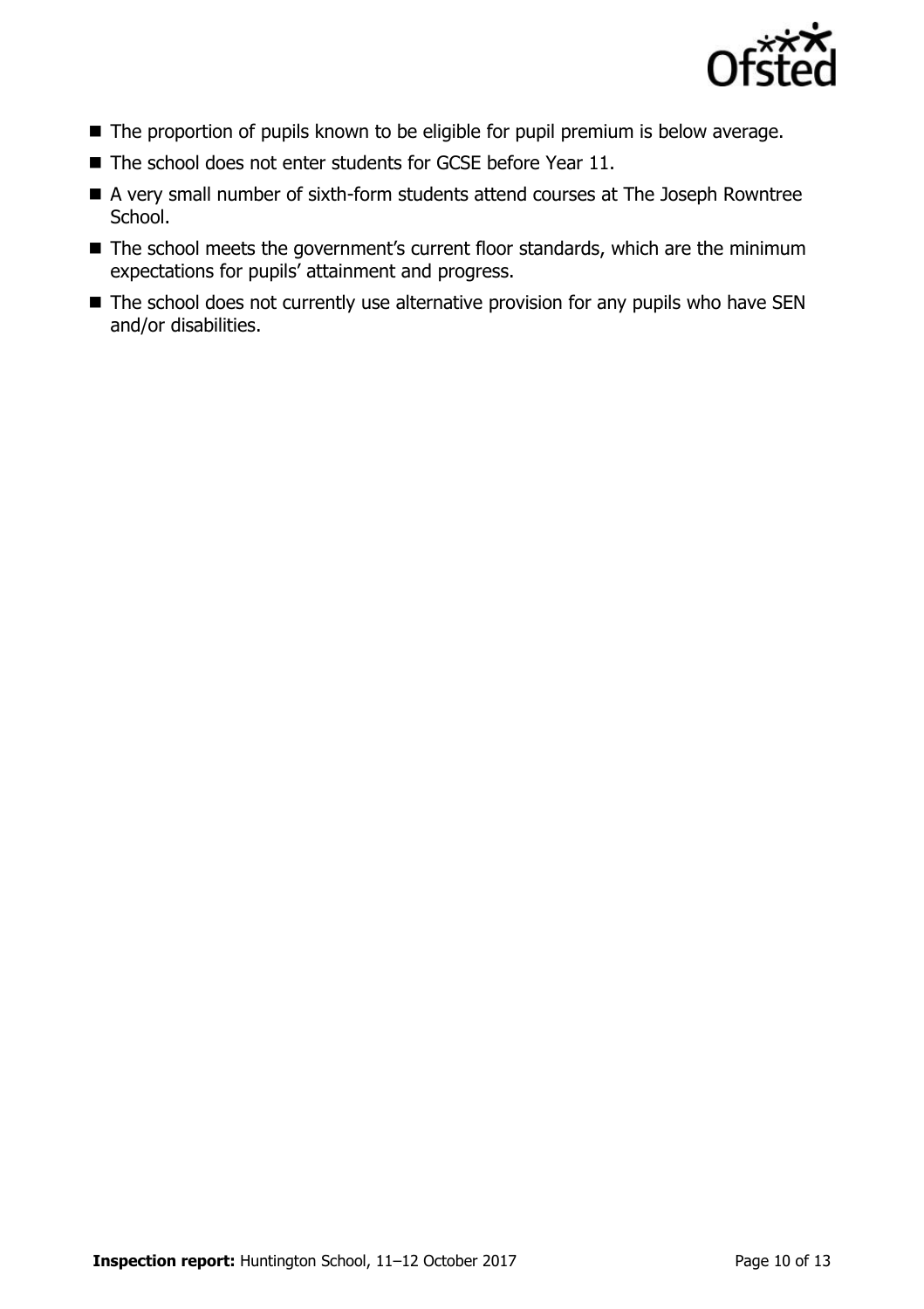

# **Information about this inspection**

- **Inspectors observed a wide range of lessons across key stages 3, 4 and 5. A significant** amount of this activity was conducted alongside school leaders.
- **Inspectors held a range of meetings with the headteacher, other members of the** senior leadership team, middle leaders and other teachers. Inspectors also met with a representative from the local authority and with three members of the governing body.
- Inspectors met with six groups of pupils and discussed with them their learning and their views of the school. Inspectors listened to the reading of pupils in key stage 3.
- **Inspectors met with the designated safeguarding leader and scrutinised a range of** records, including the record of checks on the suitability of staff to work with children, welfare plans and actions taken to keep pupils safe.
- Inspectors also scrutinised a wide range of documentation that the school produces as part of its self-evaluation and development planning. Inspectors also looked at policies and documents published on the website and those made available during the inspection.
- Inspectors took account of the 194 responses from parents to Parent View as well as the responses from pupils to the pupil questionnaire.
- A Senior Her Majesty's Inspector and two of Her Majesty's Inspectors visited the school for one day on 16 November 2017 to gather additional evidence. They observed lessons jointly with senior leaders, met with a range of staff and scrutinised a sample of pupils' work. The inspectors also met with governors and looked at a range of the school's documents.

#### **Inspection team**

| John Townsley, lead inspector | Ofsted Inspector               |
|-------------------------------|--------------------------------|
| <b>Bernard Clark</b>          | Ofsted Inspector               |
| Julia Wright                  | Ofsted Inspector               |
| <b>Paul Welford</b>           | Ofsted Inspector               |
| <b>Geoffrey Lumsdon</b>       | Ofsted Inspector               |
| <b>Michael Cook</b>           | Ofsted Inspector               |
| <b>John Downs</b>             | Ofsted Inspector               |
| <b>Karen Gammack</b>          | Ofsted Inspector               |
| Joan Hewitt                   | Senior Her Majesty's Inspector |
| Debbie Redshaw                | Her Majesty's Inspector        |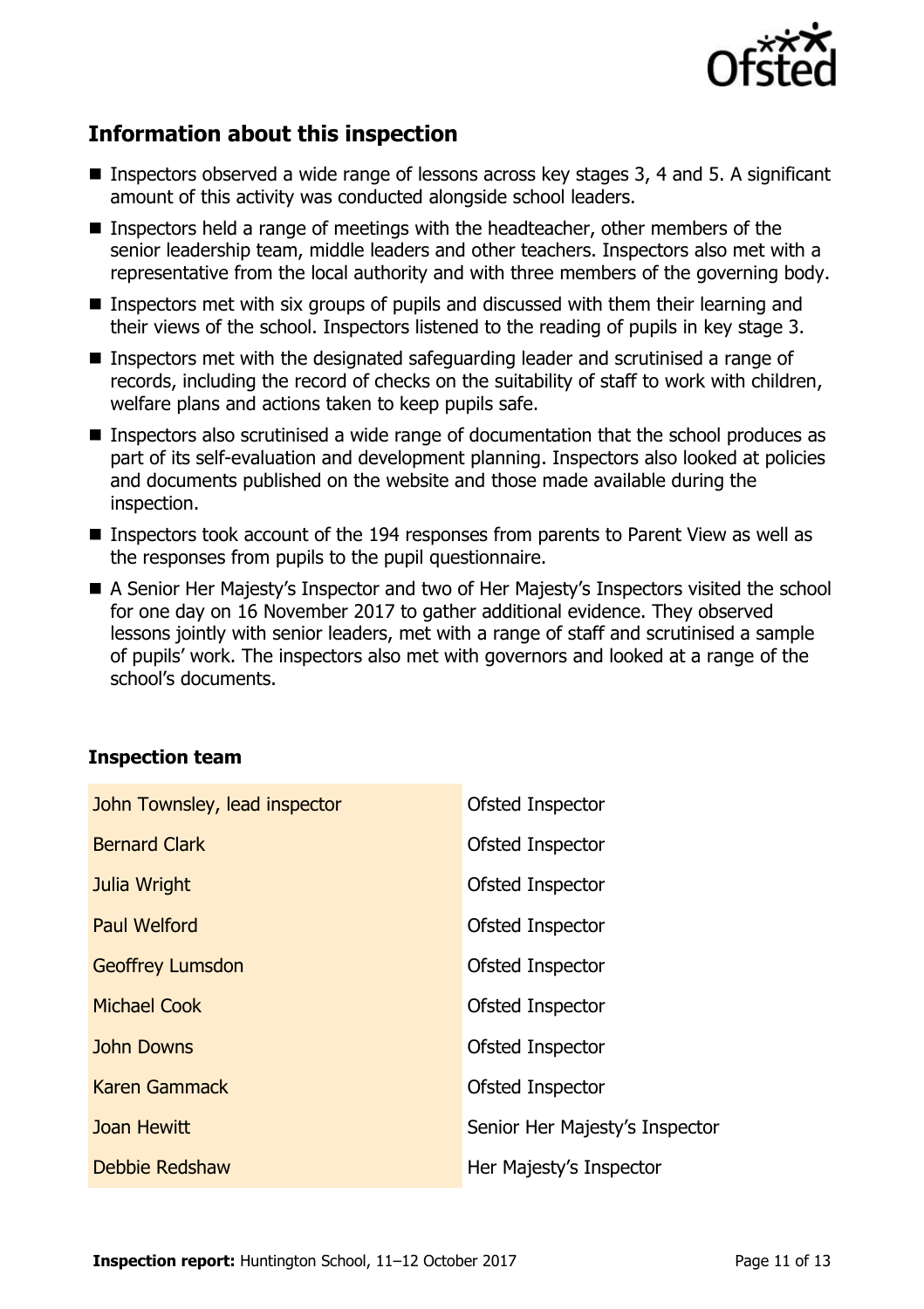

Michele Costello **Her Majesty's Inspector**